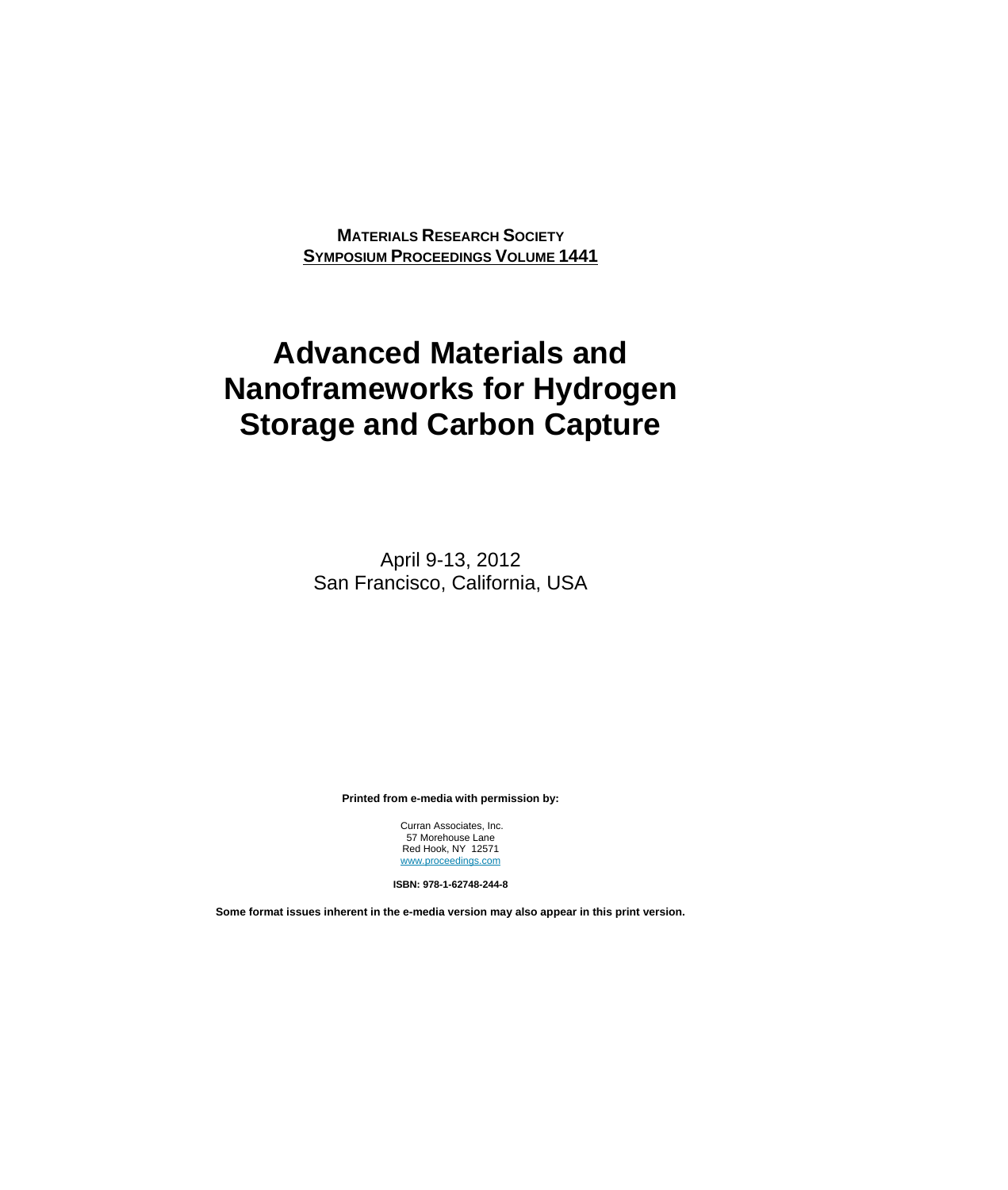©Materials Research Society 2012

This reprint is produced with the permission of the Materials Research Society and Cambridge University Press.

This publication is in copyright, subject to statutory exception and to the provisions of relevant collective licensing agreements. No reproduction of any part may take place without the written permission of Cambridge Uni

Cambridge University Press Cambridge, New York, Melbourne, Madrid, Cape Town, Singapore, São Paulo, Delhi, Tokyo, Mexico City

Cambridge University Press 32 Avenue of the Americas, New York, NY 10013-2473, USA www.cambridge.org

Materials Research Society 506 Keystone Drive, Warrendale, PA 15086 www.mrs.org

### CODEN: MRSPDH

#### ISBN: 978-1-62748-244-8

Cambridge University Press has no responsibility for the persistence or accuracy of URLs for external or third-part Internet Web sites referred to in this publication and does not guarantee that any content on such Web sites is, or will remain, accurate or appropriate.

#### **Additional copies of this publication are available from:**

Curran Associates, Inc. 57 Morehouse Lane Red Hook, NY 12571 USA Phone: 845-758-0400 Fax: 845-758-2634 Email: curran@proceedings.com Web: www.proceedings.com